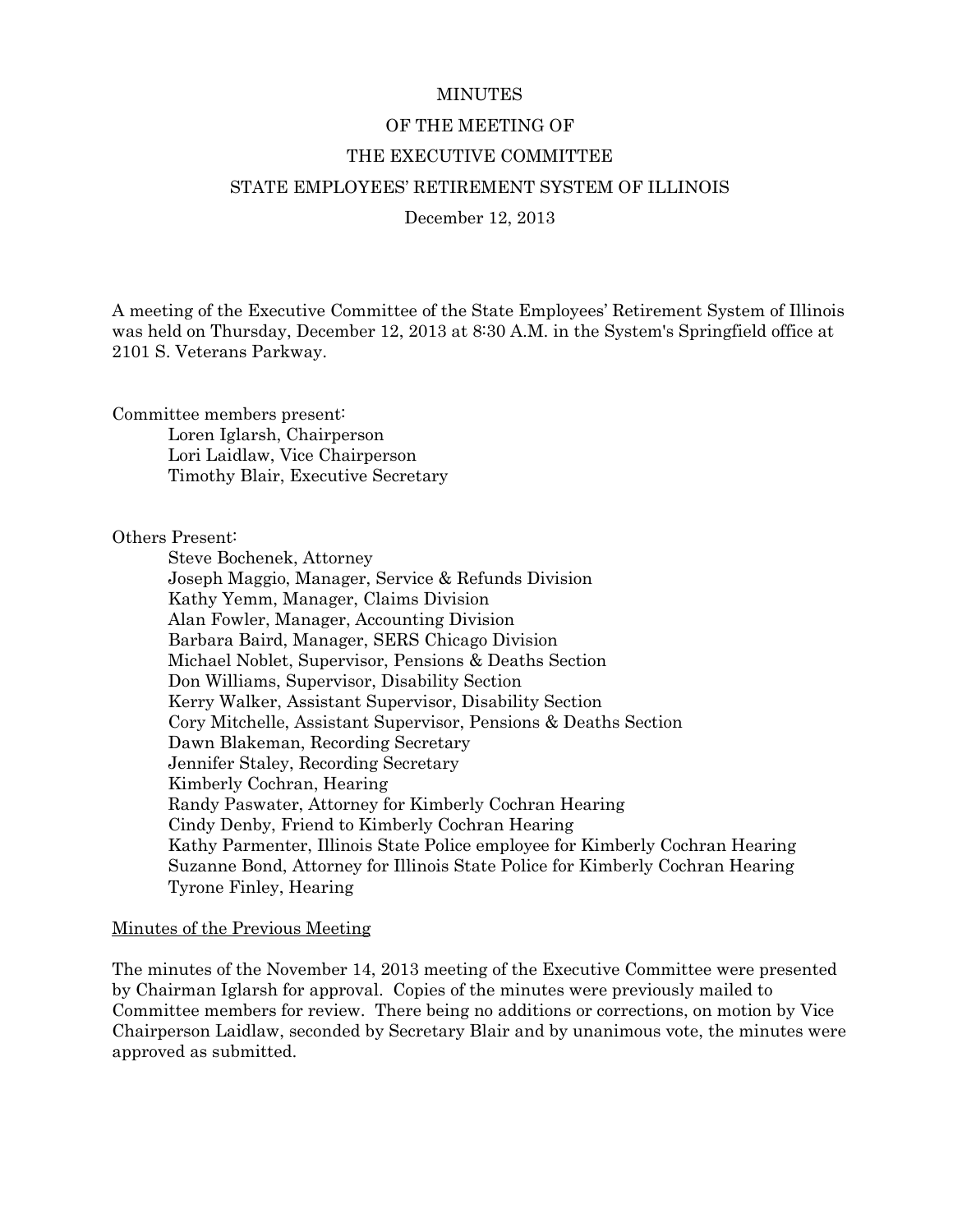# Routine Claims & Denial Report

The Routine Claims and Denials Report for the month of November, 2013 were presented. Following review and discussion, the Routine Claims and Denials Report for the period of October, 2013, as prepared by staff was received by the Executive Committee.

# Old Business

Kimberly Cochran Pension

Kimberly Cochran applied for a retirement annuity from the System with an effective date of September 1, 2013.

During the application process for retirement annuity, Ms. Cochran had elected to participate in the reciprocal option which would give her 80% between SERS and IMRF. However, her pension with IMRF would not begin until age 55 and at that time she was also informed she could only retire reciprocally and receive 80%.

Ms. Cochran informed the technician she would retire independently.

At the time Ms. Cochran signed her pension application she had 297 months of service credit, and her agency certified that she had 11 months of unpaid sick days and 5 months of paid sick and vacation days, totaling 78.2499%.

Ms. Kimberly Cochran is requesting to purchase her 6 month qualifying period and to receive her pension at 80%.

Based upon a review of the file and information submitted, the Committee finds Ms. Cochran retired September 1, 2013 and has not cashed her first warrant.

Kimberly Cochran requested a personal hearing and appeared with her attorney Mr. Randy Paswater at this meeting.

Mr. Paswater gave a history of the problems Ms. Cochran has endured throughout her retirement planning. Mr. Paswater is requesting his client be able to purchase the 6 month qualifying period which will give her 79.7499%, and that she be given the other .2501% to reach the 80% she has requested.

Chairman Iglarsh stated that the Committee unanimously agreed that Ms. Cochran could purchase her 6 month qualifying period provided payment is made within 30 days of the billing notice. Attorney Bochenek then suggested the numbers be ran again with a follow up with Illinois State Police to seek the most accurate information available.

Following a review of the file and some discussion, the appeal of Kimberly Cochran was deferred so SERS can re-calculate her pension once ISP confirms the number of unused sick and vacation days.

Ms. Kim Cochran and her attorney's attended a follow up hearing regarding Ms. Cochran's appeal. She and her Attorney explained she was not happy with the results that Mr. Noblet had obtained from her office which gave her 79.5624% of her final rate of pay and she is still requesting to receive 80% of her final rate of pay.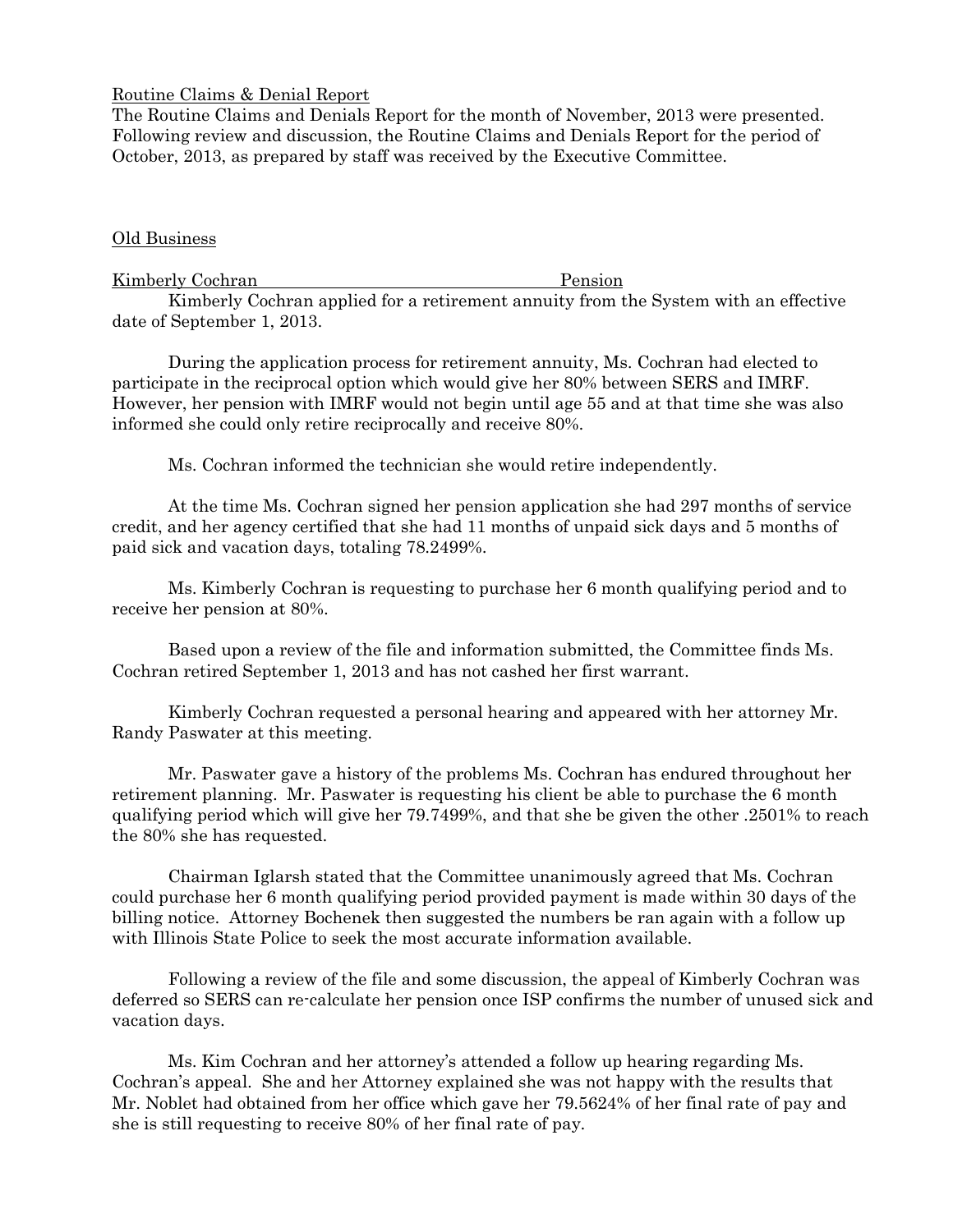After some discussion, the Committee agreed to refer this matter to the System's Attorney for a recommendation based on the facts and findings in file for presentation at the next meeting.

John P. Flynn Qualifying Period Refund

Mr. Flynn is requesting a written appeal before the Executive Committee to request the return of \$2,883.54 that he paid for a 6 month qualifying period.

Mr. Joe Maggio, Manager of the Service & Refunds Division explained that 1 month of the qualifying period was concurrent with the Illinois Municipal Retirement Fund (IMRF).

After discussion and following a review of the file, the request of John P. Flynn was deferred so that Mr. Joe Maggio, Manager of the Service & Refunds Division can show Mr. Flynn the difference in his pension if he was to leave the money in his account.

Mr. Flynn has withdrawn his appeal.

Howard L. Jeffries **Military Service Refund** Mr. Howard L. Jeffries is requesting in a written appeal before the Executive Committee. He is asking for a refund of \$34,329.32 that he paid for 32 months of military service.

Mr. Jeffries thought he could retire earlier if he purchased the 32 months of military service credit.

After a review of the file and some discussion, the written appeal of Howard L. Jeffries was deferred until estimates can be provided to show Mr. Jeffries the difference in his benefit.

Howard Jeffries received 2 estimates, 1 with the military service and 1 without. He is requesting the money be refunded back to his deferred compensation account.

Following a review of the file and some discussion, Chairman Iglarsh moved approval of the appeal of Howard L. Jeffries request to refund previously paid military service. Vice Chairperson Laidlaw seconded the motion and all were in favor.

# New Business

Tyrone Finley **Repayment of Refund** Tyrone Finley started receiving a retirement annuity on October 1, 2013.

 Based upon a review of the file and information submitted, the Executive Committee finds Mr. Finley is receiving a retirement annuity as of October 1, 2013.

 Mr. Finley began working for the State of Illinois in August 1978. He worked continuously through January 1995, when he was terminated by his agency. In May 1995, Mr. Finley requested and received a refund of his contributions.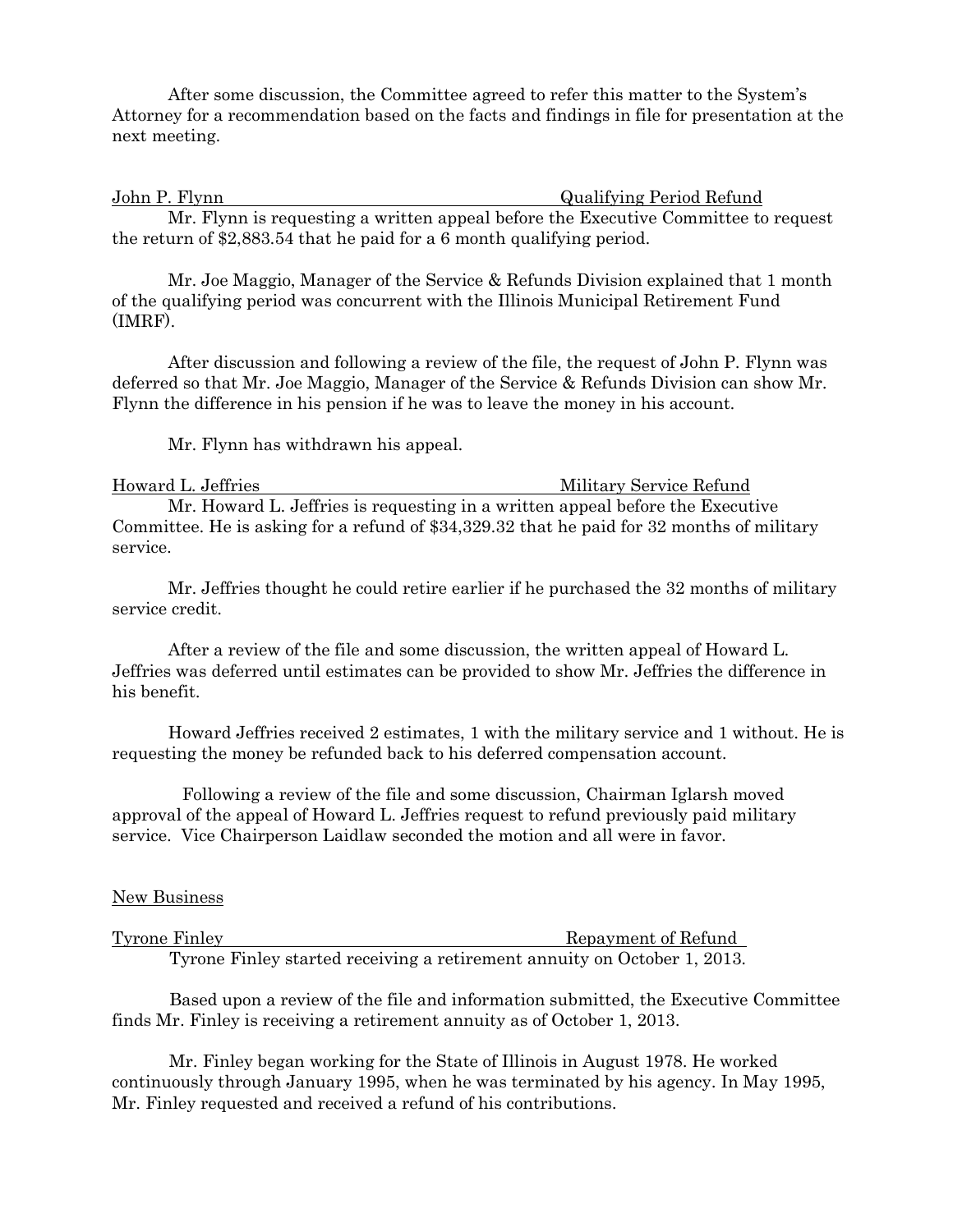In mid-December 1995, Mr. Finley was reinstated on state payroll, and in January 1996, he received a back wage settlement that covered the period of January 27, 1995 through December 15, 1995. SERS sent Mr. Finley a billing notice which provided him with an opportunity to repay his refund without interest within 30 days of the billing notice date. The billing notice was sent to Mr. Finley as a result of the settlement agreement and reinstatement in accordance with the SERS Rules and Regulations. He did not respond to this offer. In July 1996, Mr. Finley left the state payroll a second time. In October 1996, he requested a refund of his retirement contributions.

 In November 1998, Mr. Finley was again reinstated to a state payroll and by law, served a six-month qualifying period due to the fact he had taken another refund. This reinstatement resulted from a second settlement, dated October 1998, that was not provided to SERS until Mr. Finley submitted a copy in October 2013. This settlement agreement did not address back wages or deemed wages and only reinstated Mr. Finley and his previously held seniority with the State of Illinois. From May 1999 through March 2011, he was a contributing member of SERS, accumulating 143.00 months of service.

 In December 2010, Mr. Finley inquired about his service and was sent an optional service purchase letter to repay his previous refund. He did not respond. In January 2011, Mr. Finley requested and received an optional service purchase to repay a portion of the refund to increase his service credit to twenty years. He did not respond.

 In May 2011, Mr. Finley applied for a pension and was informed he was ineligible. In October 2013, Mr. Finley turned 60 and applied for his pension which was based on 143.00 months of service credit.

 It was noted on several occasions Mr. Finley had inquired and received information related to the refunds he had taken over the years.

 In October 2013, Mr. Finley provided SERS with a copy of the second settlement agreement. It did not contain any provision for deemed wages or back wages but it did reinstate him without loss of seniority to his State of Illinois employment.

 The timely submittal of the second settlement agreement to SERS would have resulted in a second opportunity for Mr. Finley to repay a portion of his refund on an interest free basis. The portion for which he had previously been billed on an interest free basis, would now have an interest component, if he was given the opportunity to repay his full refund, today.

 Mr. Tyrone Finley requested and attended a personnel hearing, he has indicated he thought the refund had been handled through the payment to him following his settlement agreement and is now requesting the ability to repay the refund of contributions.

 Following a review of the file and some discussion, Chairman Iglarsh moved to approve the appeal of Tyrone Finley to repay the contributions and backdate his pension. Vice Chairperson Laidlaw seconded the motion and all were in favor.

Sheree Rucker ARCP Repayment

Ms. Sheree Rucker previously retired under the Alternative Retirement Cancellation Payment (ARCP) P.A. 93-0839 in 2005. The State Employees' Retirement System was notified of Ms. Rucker's return to State employment on July 16, 2013.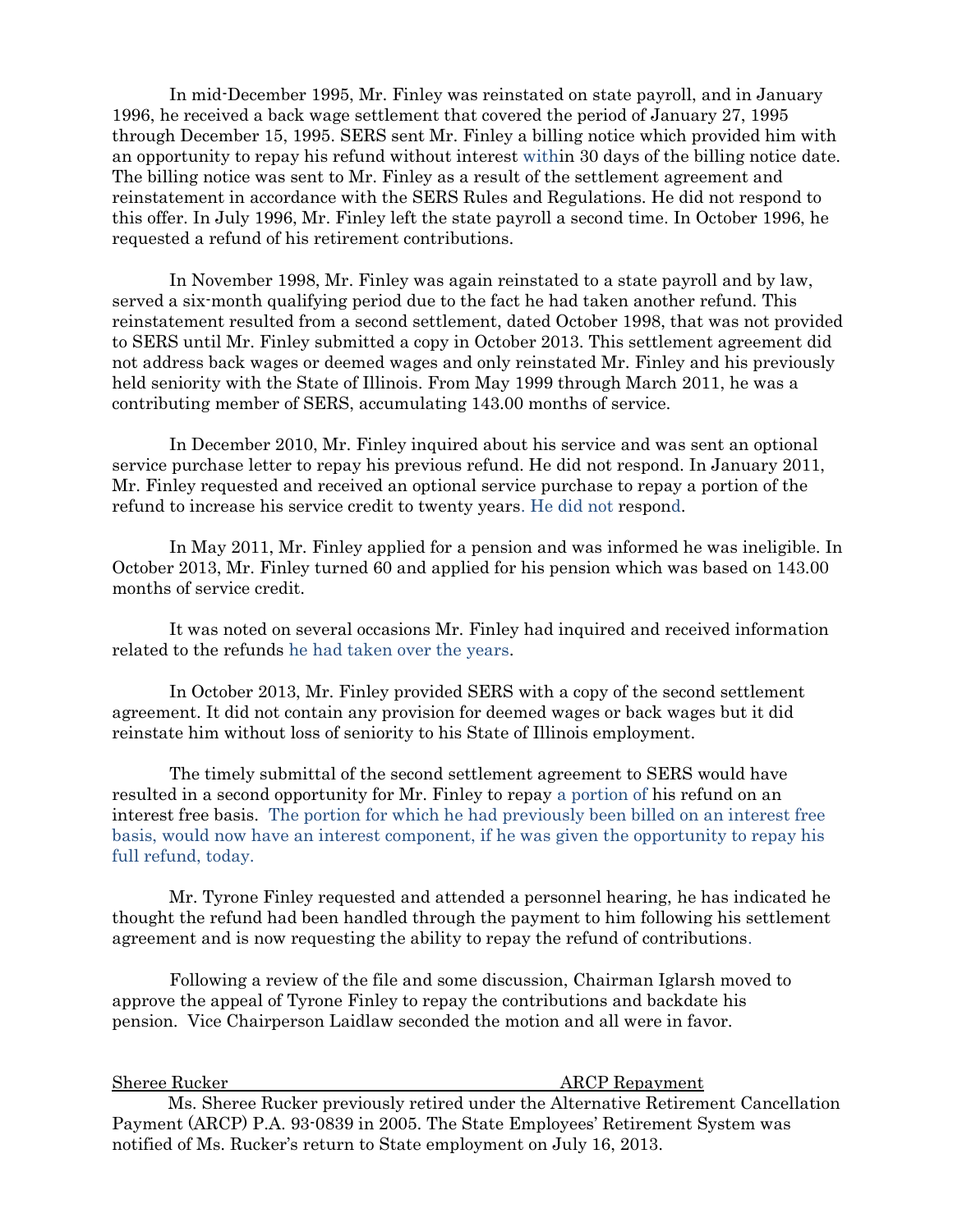A letter dated September 1, 2013 was sent to Ms. Rucker informing her of the repayment of the ARCP portion of her refund along with a payment plan.

Based upon a review of the file and information submitted, the Executive Committee finds Sheree Rucker ceased work under the ARCP and subsequently returned to work with the State of Illinois.

The committee noted that "The Illinois pension code  $(40$  ILCS  $14{\cdot}108.6(f)$  indicates that a participant in the ARCP program who reenters service under this Article other than as a temporary employee must re-pay to SERS the amount that exceeds the amount of their refundable contributions within 60 days of resuming employment".

A second notice dated November 1, 2013 was mailed to Ms. Rucker which stated, "Based on your return date of July 16, 2013, your ARCP total repayment was due no later than November 1, 2013. This letter is being mailed as a final notice to you that SERS will be placing an Involuntary Withholding Order with the State of Illinois Comptroller's Office if your payment is not received by November 15, 2013."

Sheree Rucker sent in a written request dated November 18, 2013 asking her payments be reduced to \$25.00 per pay.

After discussion the Executive Committee recommended denying Ms. Rucker's request to lower the payment to \$25.00 a month and approved the re-payment at the 20% level.

Following a review of the file and some discussion, Chairman Iglarsh moved that the appeal of Ms. Sheree Rucker to change her monthly re-payment of the ARCP amount be denied. Vice Chairperson Laidlaw seconded the motion, and all were in favor.

Michael Palmer Occupational Disability/12 month Michael Palmer works for a state agency and a service connected leave of absence was granted.

Mr. Palmer's claim for disability benefits was denied due to failure to apply for occupational disability benefits within the proper time frame.

Based upon a review of the file and information submitted, the Committee finds Michael Palmer works for a state agency and a service connected leave of absence was granted.

The System did not receive the employee's application for disability benefits within the time limitation pursuant to occupational disability benefits as noted in 40 ILCS 5/14- 123, therefore the application was denied.

Michael Palmer submitted a written appeal of the denial of disability benefits due to late filing.

Based on the facts of this case and information submitted, Chairman Iglarsh moved approval of the appeal of Michael Palmer for a waiver of the twelve month filing limitation for occupational disability. Vice Chairperson Laidlaw seconded the motion, and all were in favor.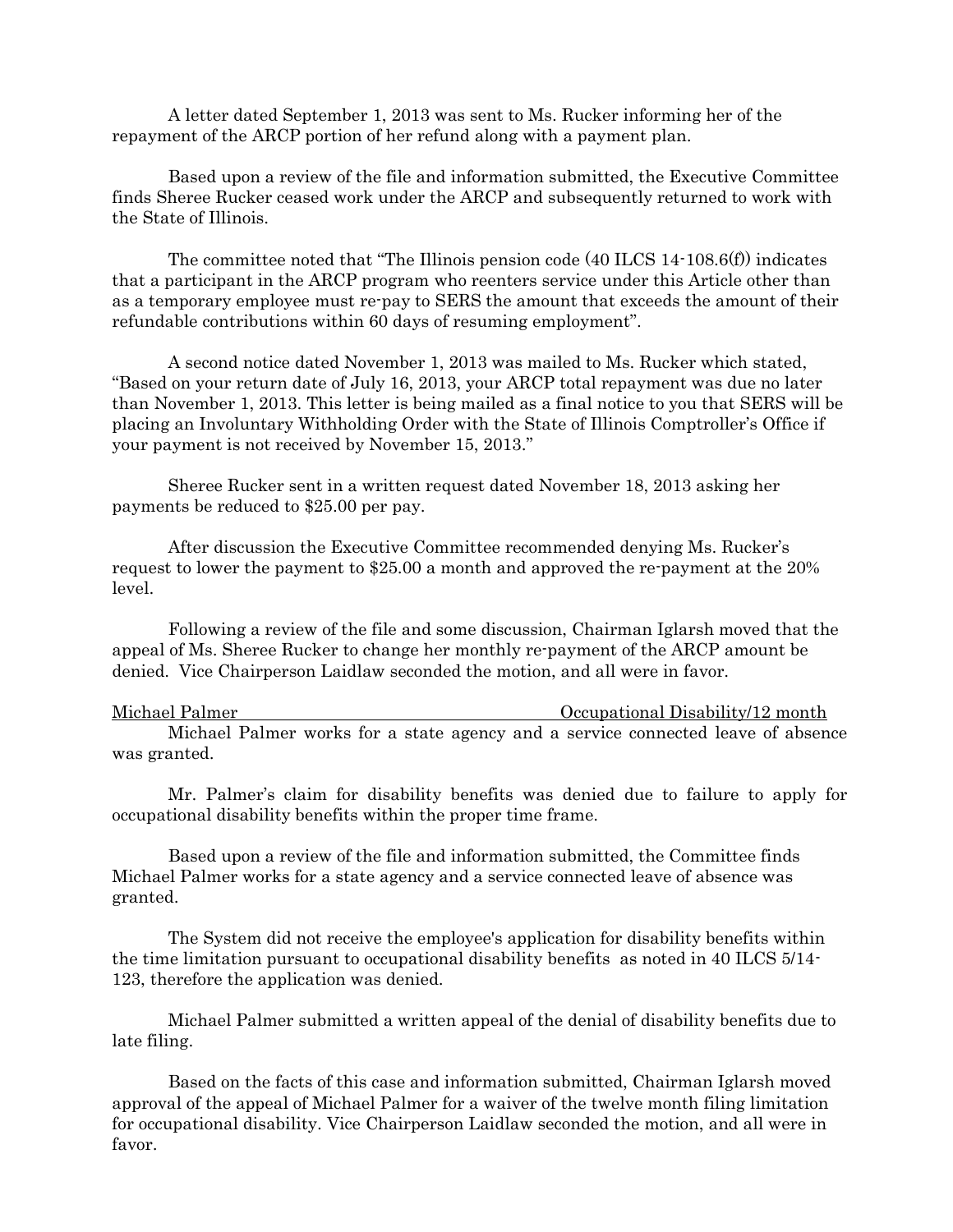| Richard Moldenhauer                                                                                                                                                                                                                                                                                                                |  |  |  | Social Security Offset |  |  |  |  |  |  |  |  |
|------------------------------------------------------------------------------------------------------------------------------------------------------------------------------------------------------------------------------------------------------------------------------------------------------------------------------------|--|--|--|------------------------|--|--|--|--|--|--|--|--|
| $\mathbf{r}$ $\mathbf{r}$ $\mathbf{r}$ $\mathbf{r}$ $\mathbf{r}$ $\mathbf{r}$ $\mathbf{r}$ $\mathbf{r}$ $\mathbf{r}$ $\mathbf{r}$ $\mathbf{r}$ $\mathbf{r}$ $\mathbf{r}$ $\mathbf{r}$ $\mathbf{r}$ $\mathbf{r}$ $\mathbf{r}$ $\mathbf{r}$ $\mathbf{r}$ $\mathbf{r}$ $\mathbf{r}$ $\mathbf{r}$ $\mathbf{r}$ $\mathbf{r}$ $\mathbf{$ |  |  |  |                        |  |  |  |  |  |  |  |  |

Mr. Richard Moldenhauer is receiving a retirement annuity from the System.

Based upon a review of the file and information submitted, the Committee finds the member is receiving a retirement annuity.

Upon retirement, Richard Moldenhauer elected the social security offset on his retirement application (Public Act 095-1043). This election gave him the opportunity to participate in the process to eliminate the SSA survivor benefit offset against the SERS survivor benefit.

Mr. Moldenhauer was not aware at the time that his spouse (being a member of Teachers Retirement System) could not collect survivor benefits from social security. Therefore, Mr. Moldenhauer submitted a written appeal requesting to discontinue participation in the Public Act.

After discussion, the Executive Committee recommended approval of Mr. Moldenhauer's appeal to discontinue participation in Public Act #095-1043.

Following a review of the file and some discussion, Chairman Iglarsh moved to approve the appeal of Richard Moldenhauer to discontinue participation in Public Act #095- 1043 with the date of 12/01/13. Vice Chairperson Laidlaw seconded the motion and all were in favor.

S. Casperson/B. Graham Request to Repay Survivor Benefit Member Bobby Graham retired on January 1, 2003. At the time of his retirement, he did not have a surviving spouse and took the widow/survivor refund.

He married Sharon Casperson on January 11, 2011. Mrs. Casperson has been denied survivor benefits. She is requesting the Committee allow her repay the widow/survivor benefit refund so she could start receiving the survivor benefit.

Based upon the facts of this case, the information submitted and after some discussion the Executive Committee recommended denial in the case of Sharon Casperson Grahm's request to repay survivor benefits after the death of her spouse. Secretary Blair motioned for denial and Vice Chairperson Laidlaw seconded the motion.

| Charles W. Camp |  |
|-----------------|--|
|                 |  |

Write-Off

This account became eligible for a write off in June, 1996. Contributions in the amount of \$24.08 were written off on June 25, 1996. Mr. Camp has requested info regarding his account.

The Service & Refunds Division is requesting the Executive Committee to approve the reinstatement of this account so that a refund may be paid.

Following a review of the file and some discussion, Secretary Blair moved approval of the appeal of Charles W. Camp request for reinstatement of the account. Vice Chairperson Laidlaw seconded the motion and all were in favor.